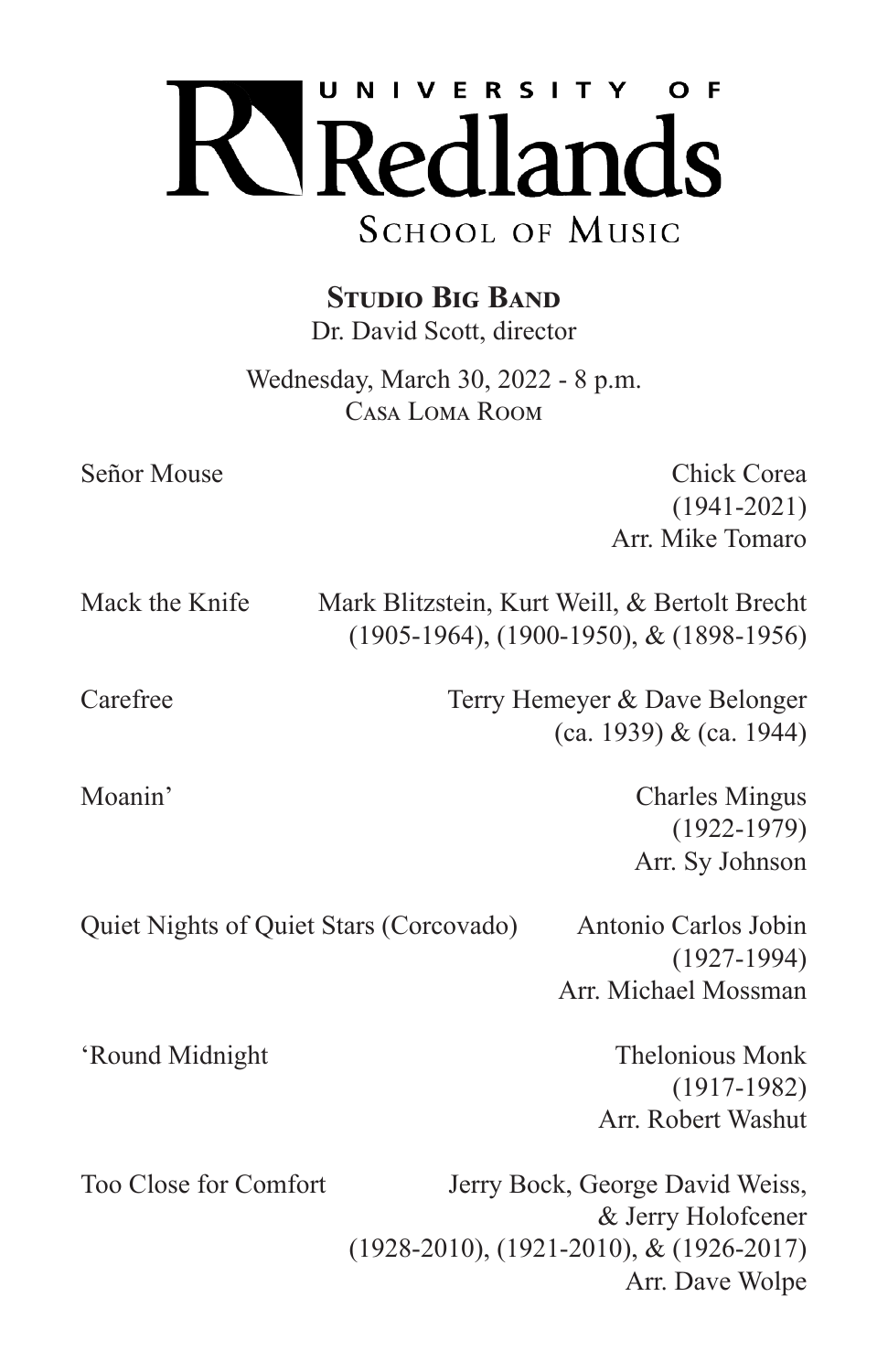Samba de Carrera Dean Sorenson

(b. 1959)

(b. 1963)

## **Program Notes**

Señor Mouse Chick Corea, Arr. Mike Tomaro

25 time Grammy Award Winner, Armando Anthony "Chick" Corea, has played with just about every modern legendary jazz artist from Cab Calloway, Herbie Mann, Stan Getz, Miles Davis, and many more. In 1972, Corea started the fusion group Return To Forever with bassist Stanley Clarke, Lenny White, and Al DiMeola. Along with Mahavishnu Orchestra, Return To Forever is one of the most iconic fusion jazz groups. "Señor Mouse" was first released on the album *Crystal Silence* as a duet between Chick Corea and vibraphonist Gary Burton.

Mack The Knife Marc Blitzstein, Kert Weill, & Berthold Brecht Trans. Shaun Byrne

Kurt Weill and Bertolt Brecht wrote this song in 1928 for the German play *The Threepenny Opera*. "Mack" is Macheath, the title character, portrayed as a criminal. The light melody can make this feel like an upbeat song, but it contrasts sharply with the lyrics, which are about a murderer. In the United States, this song was a top 40 hit for seven different artists–not sure what that says about the U.S. The lyrics were originally written in German and are much more graphic.

Carefree Terry Hemeyer & Dave Belonger

As performed by the "Falconairs" - the United States Air Force Academy Stage Band, under the direction of Captain Terry Hemeyer, "Carefree" is a light bossa nova that makes for pleasant, easy listening from start to finish.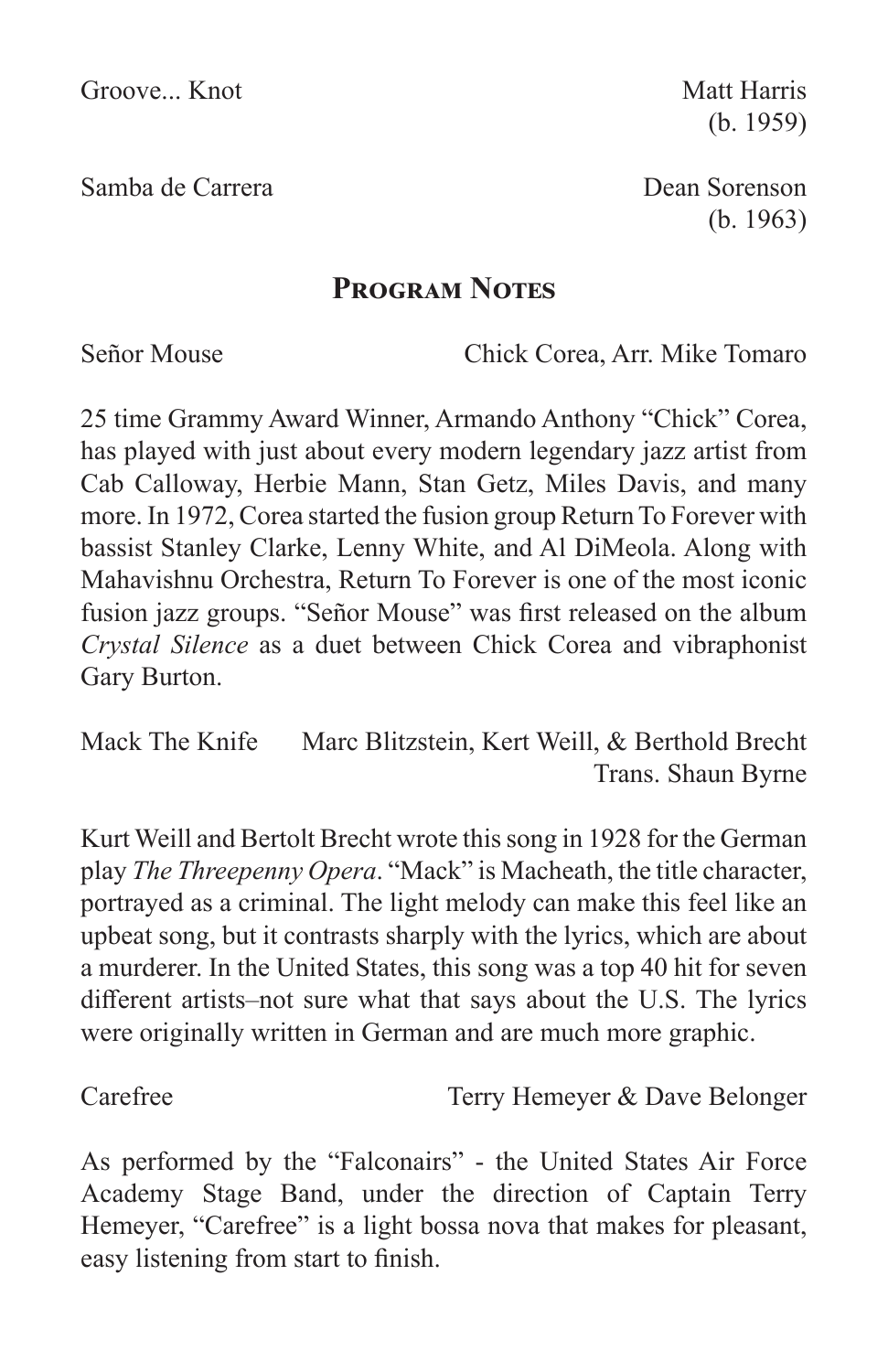If you find yourself making some sort of "oomph" vocalization or shaking your head at the opening solo, you are not alone. The star of this work is the very often neglected member of the saxophone section, the baritone saxophone. This tune originally appeared on bassist Charles Mingus's 1959 album *Blues & Roots*. The solo transcription which will be presented however, comes from the 1993 album *Nostalgia in Times Square* which featured Ronnie Cuber on baritone saxophone. The baritone also leads the rest of the work, which is a traditional fast swing tune with some richly scored harmonies and melodies that shift from a heavy texture to lighter ones.

Quiet Nights Of Quiet Stars (Corcovado) Antonio Carlos Jobim English Words by Gene Lees, Arr. Michael Philip Mossman

Though he was born in Brazil, Antonio Carlos Jobim is responsible for some of the most popular bossa novas played in the United States. Some of his works include "The Girl from Ipanema," "Insensatez," "Desafinado," and many others. He was a driving force in the creation of the bossa nova style in the early 1950s. His melodies are both lovely and haunting.

'Round Midnight Thelonious Monk, Arr. Robert Washut

Jazz pianist Thelonious Monk was a pioneer during the Bebop era playing with and composing for John Coltrane, Dizzy Gillespie, Miles Davis, and many more. Some believe Monk wrote this harmonically advanced piece at the age of 19. "'Round Midnight" is a piece that has been adapted and rearranged by hundreds of jazz artists and is distinguished as the most recorded jazz song. For more, check out Monk's 25 Tips for Musicians. https://www.openculture. com/2017/12/thelonious-monks-25-tips-for-musicians-1960.html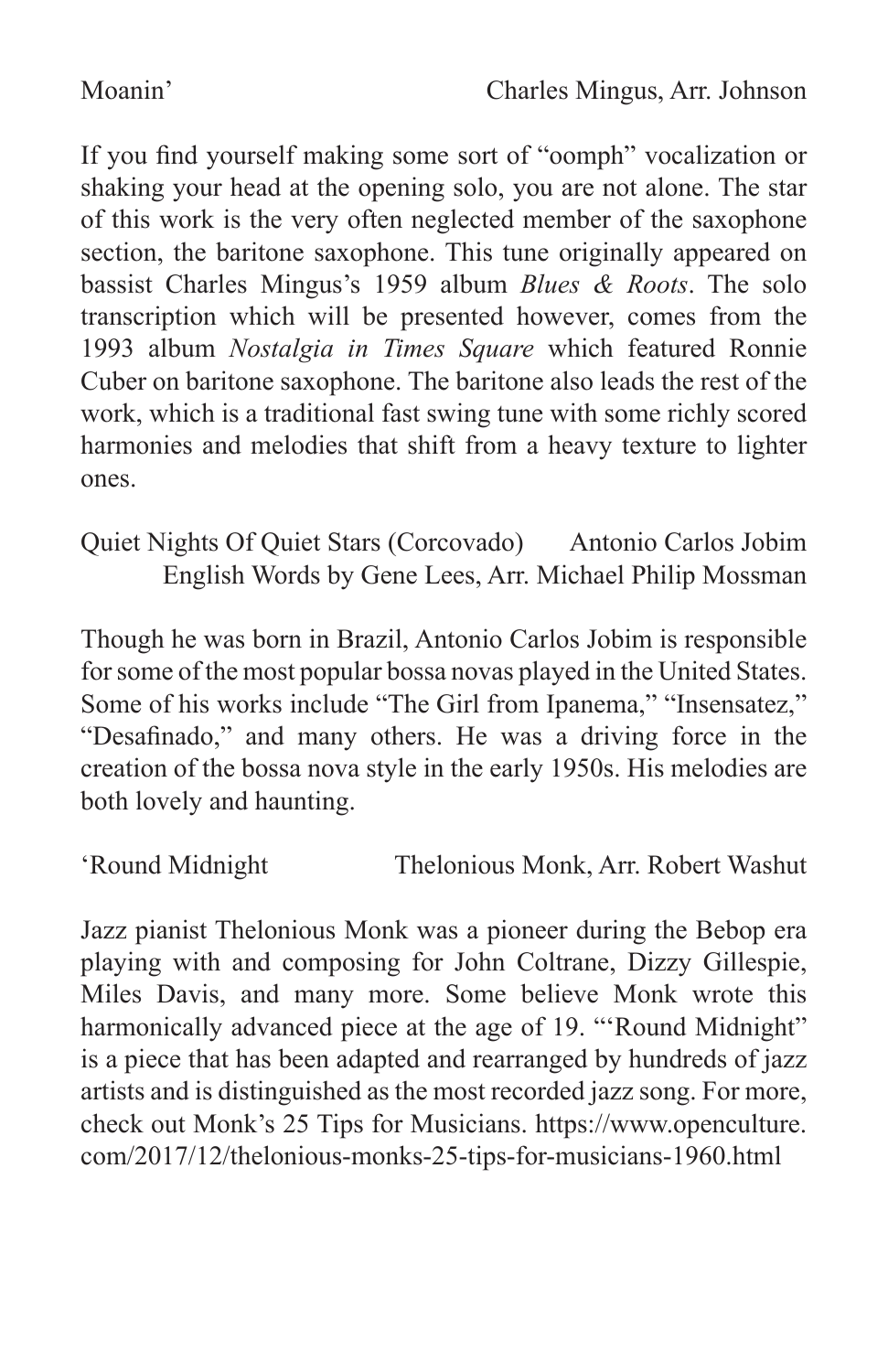Too Close For Comfort Jerry Bock, George David Weiss,

& Larry Holofcener, Arr. David Wolpe

"Too Close For Comfort" was first performed by Sammy Davis, Jr. in 1956. Jerrold Lewis Bock was an American musical theater composer. He received the Tony Award for Best Musical and the Pulitzer Prize for Drama with Sheldon Harnick for their 1959 musical *Fiorello!* and the Tony Award for Best Composer and Lyricist for the 1964 musical *Fiddler on the Roof* with Sheldon Harnick. George David Weiss was an American songwriter and arranger, who was a president of the Songwriters Guild of America. Lawrence Holofcener was an American-British sculptor, poet, lyricist, playwright, novelist, actor and director.

Groove... Knot Matt Harris

Matt Harris graduated from the University of Miami with a bachelor's degree and from the Eastman School of Music with a master's degree in Jazz Composition. Matt moved to Los Angeles after touring with jazz greats Maynard Ferguson and Buddy Rich. In addition to his devotion to jazz education, Matt's versatility as a writer, arranger and performer keep him very busy in the L.A. studio scene. His music can be heard on numerous jingles, film scores, CDs and live productions. "Groove…Knot" is reminiscent of the tune "Stolen Moments" by Oliver Nelson.

Samba De Carrera Dean Sorenson

Dean Sorenson is an accomplished composer, arranger, trombonist and Director of Jazz Studies at the University of Minnesota-Minneapolis. He spent two years touring with and arranging for the Glenn Miller Orchestra. Sorenson gives the whole ensemble a chance to show off in this raucous samba, from a sultry trombone and trumpet duet to a hip unison shout section.

## **For a complete calendar of School of Music events visit** www.redlands.edu/music